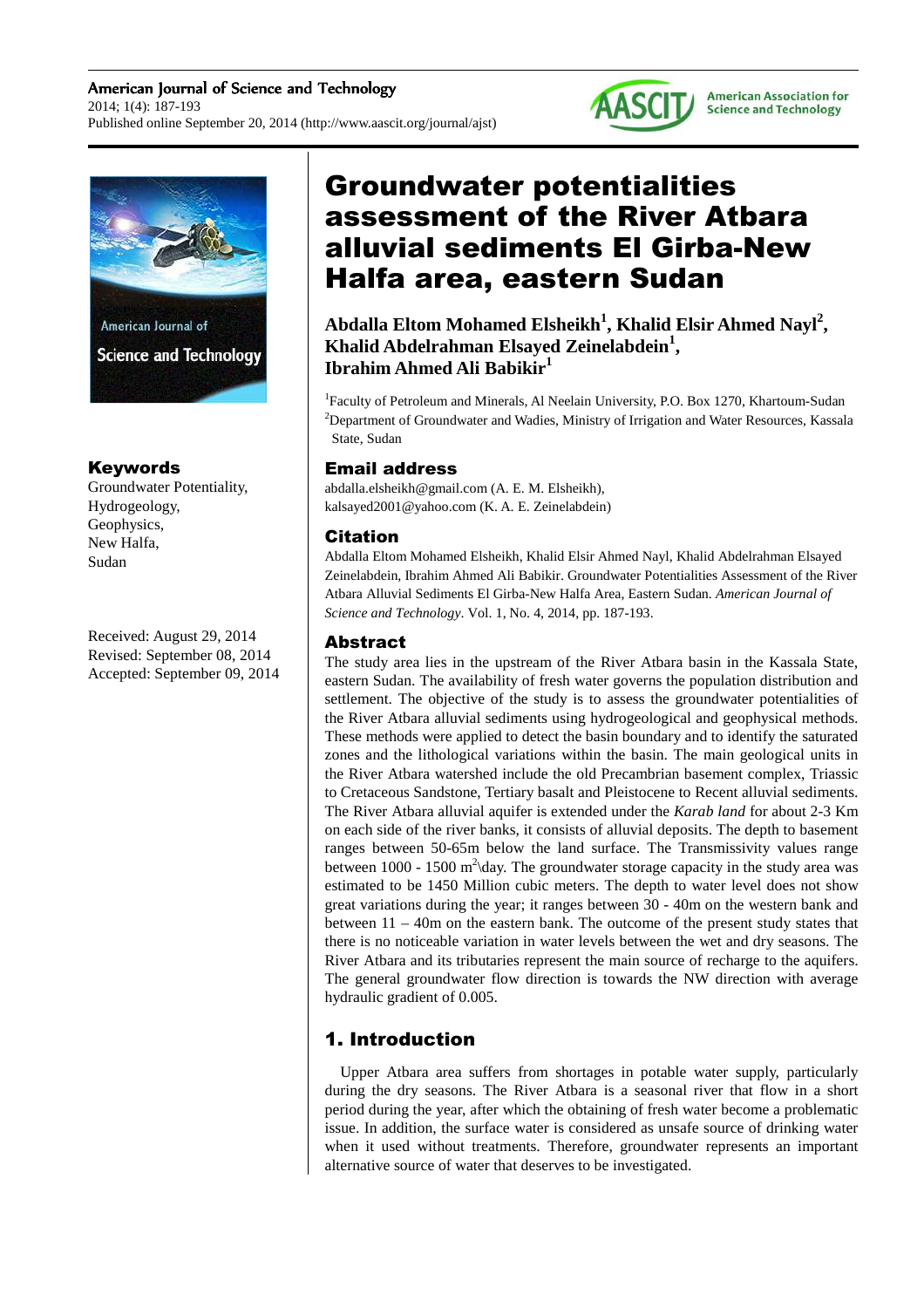The study area lies in Kassala State, e eastern Sudan at about 70 km southwest of Kassala Town, the capital of the state. It is bounded by latitudes: 15°00′00″ and 15°30′00″ N; and longitudes: 35°40′00′′ and 36°00′00′′ E, occupying an area of about  $2,400 \text{ km}^2$  Fig (1). According to 2008 census, the estimated population in the study area is approximately 27,500 with increasing rate of about 2.5% per year. The population is concentrated in the western bank of the River Atbara, where the New Halfa Agricultural Sch Scheme is located, with a very small number of peoples living in the eastern bank. The availability of fresh water governs the population distribution and settlement in the area.



The investigated area is located within arid zone, where the winter (Nov. – Feb.) is dry and cool with minimum average temperature around 15°C and the winds usually come from the North. The summer (March dusty, where the maximum average temperature is around 41°C. The wind turns direction and very often violent dust storms occur. The rainy season starts in July and lasts by the end of September. The annual average rainfall is about 230 mm and the annual average evaporation is 185mm. The vegetation cover consists of a variable mixture of grasses and herbs, which frequently associated with scrub bushes<br>up to 2 meters high. The decrease in rainfall in recent years<br>has produced species more tolerant to dry climate<br>conditions [1].<br>The study area is mainly a flat plain up to 2 meters high. The decrease in rainfall in recent years has produced species more tolerant to dry climate conditions [1]. %) is dry and cool with minimum<br>und  $15^{\circ}$ C and the winds usually<br>e summer (March-June) is hot and

The study area is mainly a flat plain which is generally sloping from southeast to northwest, with gentle minor slopes towards the River Atbara. Near the river, the drainage pattern forms a special land form, locally known as as the "Karab Land", which is a typical characteristic of the River

Atbara deposits. Small *Khors* (seasonal streams) flowing towards the river form a sort of dendritic to rectangular drainage pattern (Fig. 2).



*Fig. (2). Drainage map of the study area based on DEM data*

The main objective of the present study is to investigate the groundwater potentialities of the River Atbara sediments using hydrogeological methods and geophysical techniques. The study aims at detecting the basin boundary and lithological units within the basin, define the hydrogeological parameters of the aquifers, study the groundwater flow regime and estimate the groundwater storage capacity.

The study area has not ever been subjected to intensive hydrogeological assessment, with the exception of some very minor efforts. Scattered studies were carried out in the area including geological studies, groundwater exploration and groundwater quality investigations. [2] studied the geology at the confluent of Atbara-Setit Rivers. The Technical Committee – Kassala [3] conducted a geophysical survey on the western bank of River Atbara. A team from the University of Khartoum [4] made geophysical and hydrogeological surveys along the eastern bank of River Atbara. This work was sponsored by the Drinking Water Corporation of Kassala State. A research team [5] carried out a combined geophysical and hydrogeological investigation to evaluate the groundwater potential in eastern Sudan. From their interpretations two major basins were identified, which are located to the southeast of the study area: Wad Elhelew and Elshowak. The first is a NNE – SSW trending basin with maximum thickness of 2.2 km, while the other is a shallower one with a maximum thickness not exceeding 0.25 km. Within these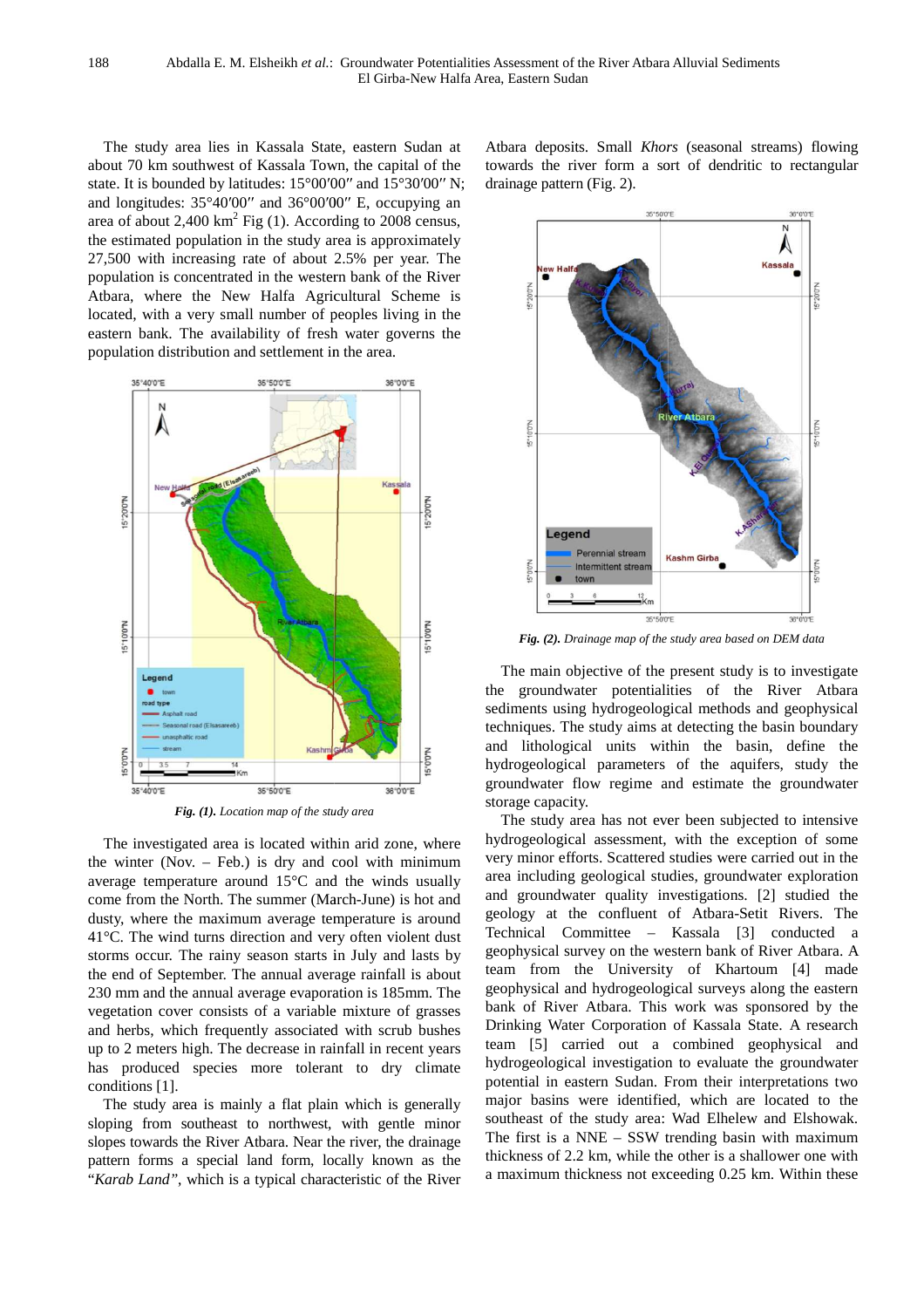basins, groundwater occurs essentially in two major aquifers: the Nubian aquifer and the Neogene – Resent deposits. [1] carried out study to estimate the grass area of the *Karab lands* along the Atbara River and its tributaries. They estimated the rate of annual loss of arable land caused by gully erosion and its environmental effects. [6] studied the hydrological interaction between Atbara River and the the hydrological interaction between Atbara R<br>main Nile at the confluence near Atbara Town.

# 2. Geological Setting

The River Atbara watershed passes through the following geological units: old Precambrian basement complex, Triassic to Cretaceous Sandstone, Tertiary basalt and Pleistocene to Recent alluvial sediments (Fig. 3).



**Fig.** (3). Geological map of the study area.



*Plate (1). The exposure of the sandstone on the river bank up stream.*

The basement complex consists mainly of slates, schist, granitic gneisses, quartzite and pegmatitic rocks that form the lower impervious boundary of the aquifer. These rocks generally crop out in the form of scattered hills at the western bank of River Atbara and in the plain near New Halfa Town. The Basement rocks are overlain by thin layers of the Upper Cretaceous (Maastrichtian [7]) Sandstone of the Gadaref Formation. These sediments crop out mostly along the river banks in the upper reaches (Plate 1). They are sometimes injected locally by Tertiary basalts, occurring in the form of flows, sills and dykes.

Miocene to Pliocene age was attributed to the sediments occur on the top of the succession which represent the lands of River Atbara Basin known as *Karab land* [5]. The Quaternary clays (black cotton soil) in the plains were originated as weathering products of the old basement and the Tertiary basalts. The Recent river alluvial sediments are the youngest unit in the area that consists of gravel, silt and clay.

A shallow graben was developed, possibly as a result of a combination of tectonic and erosional activities from the late Tertiary to early Quaternary. This shallow graben graben is filled with River Atbara sediments. The deposits of the River Atbara sediments consist mainly of conglomerate, silicified sandstones, sands, silt and intercalated layers of clay. These deposits are always underlain by the basement complex. The total thickness of these sediments varies between 10-70m. The conglomerate and sandstones form the lower zone of the aquifer. Some authors related this deposit to old wadi sediments; however, proper verification and detailed geological investigations are required. ickness of these sediments varies<br>70m. The conglomerate and sandstones form<br>one of the aquifer. Some authors related this<br>d wadi sediments; however, proper verification<br>geological investigations are required.<br>Atbara is cha

The River Atbara is characterized by a special landform called the "*Karab"*. The *Karab* (or the rugged topography bad land) is always attached to the banks of the river covering a distance of almost 2-3 km from each bank (Plate 2). It is characterized by extensive gullying along the rivers draining from the Ethiopian highlands [1]. [8] defined draining from the Ethiopian highlands [1]. [8] defined *Karab* as sloping soft land, severely dissected and eroded by running water. The age of these sediments is Neogene to Quaternary [5].



*Plate (2). The undulated topography within the Karab land.*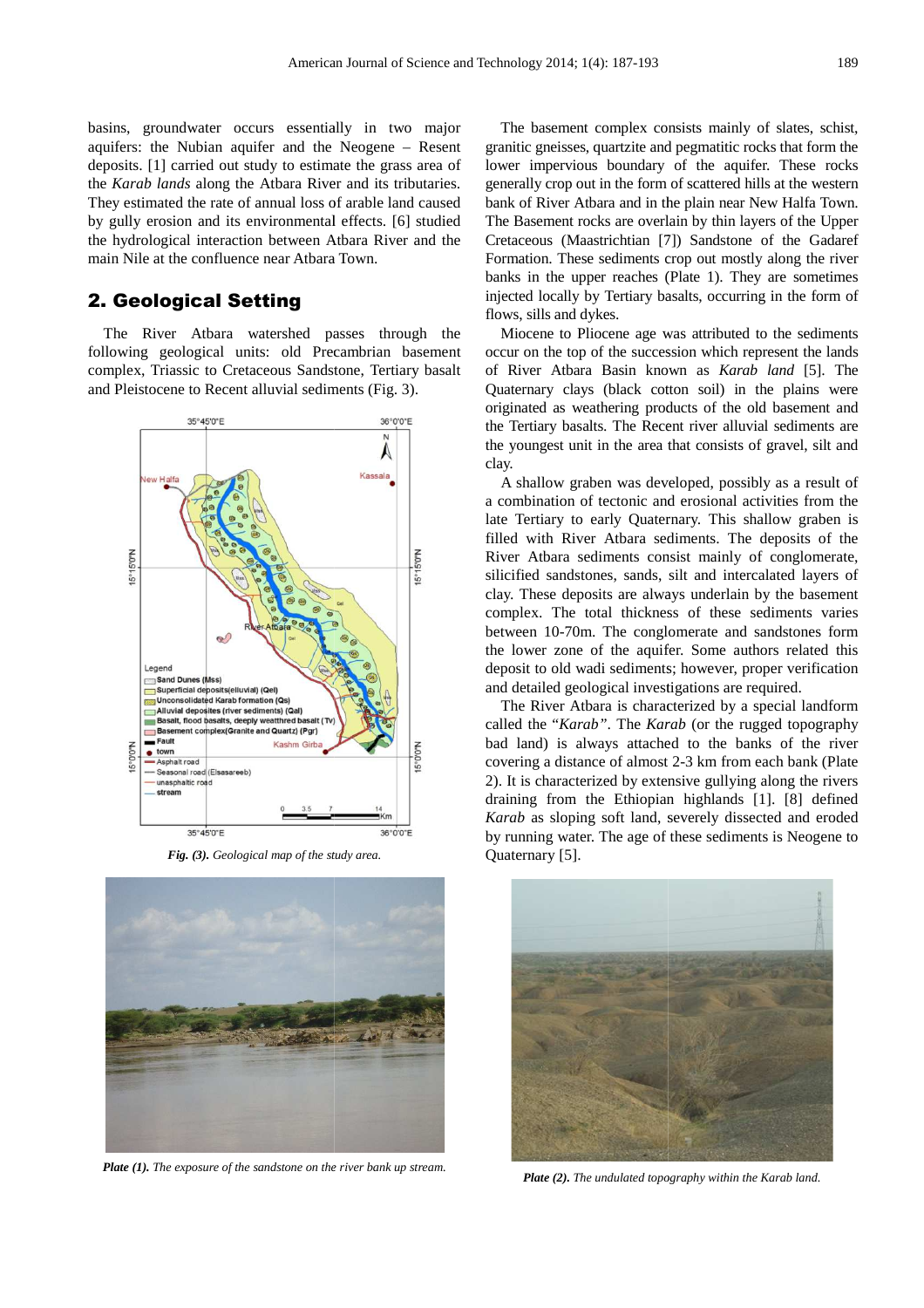The superficial deposits are mainly elluvial, colluvial and alluvial deposits of Pleistocene to Recent age. These deposits form extensive huge plain in addition to sand dunes in some parts of area. They are mainly made up of clay, silt, sand, clayey sand and pebbly materials materials [5].

# 3. Methodology

The methodology was planned to achieve the objectives of the present study. It involves the collection of previous data, field work (2 tours), the laboratory works and the data analysis/processing using computer software.

The previous Meteorological data includes: the runoff data, temperature, rainfall and evaporation measurements, which were obtained from the meteorological stations of Kassala Town and Khashm Elgirba Dam records. The geological and hydrogeological maps of the study area were prepared based on field survey, measurements and observations.

Two field trips were conducted to the study area, during which the locations of boreholes were checked using Hand held GPS. Monitoring measurements had been taken 4 times during the year. It includes the measurements of water levels and discharge rates. Measurements of Static Water Levels (S.W.L) gave a good idea about the groundwater fluctuation in the study area. Pumping tests were carried out in some wells distributed in the area to recognize the hydrogeological characteristics of the aquifer. Important hydrogeological parameters including the hydraulic conductivity, parameters including the hydraulic transmissivity and storage coefficient of the aquifers have been estimated. The geophysical work was conducted using Vertical Electrical Sounding (VES) technique to investigate the subsurface electrical properties in regard to groundwater occurrences (e.g.  $[9] - [12]$ ). The goal behind the executed electrical resistivity survey is to investigate the subsurface geology that governs the groundwater occurrences, particularly in zones that have limited or no boreholes data. During this survey, 36 VES points were measured throughout the study area (Fig. 4). Resistivity measurements were made using SAS 1000 Terrameter applying Schlumberger configuration. The Data were processed<br>
utilizing IPI2win software.<br> **4.1. Aquifers Zones in the Study Area**<br>
From the geophysical survey and boreholes data, two utilizing IPI2win software.

# 4. Hydrogeological Investigations

## 4.1. Aquifers Zones in the Study Area

From the geophysical survey and boreholes data, two saturated zones were recognizes: the upper and lower zone, with thickness varies between 15-25m for each one, these are: aquifer under the *Karab land* and aquifer under the flat plain.

The first one extends under the *Karab land*; with lateral extension of about 2-3 Km on each side of the river bank. This aquifer consists of alluvial deposits characterized by lateral and vertical facies changes. Vertical Electrical Sounding (Fig. 4) has been conducted in order to get information about thickness and composition of the bed 3 Km on each side of the river bank.<br>
of alluvial deposits characterized by<br>
facies changes. Vertical Electrical rock. The calculated depth to the basement rocks is relatively shallow, ranging between 50 50-65m.

The plain area aquifer on the right and the left banks are immediately adjacent to the Karab land, which has a limited groundwater potential. The groundwater potentiality in this zone decreases away from the river as far as 10km from the River Atbara. In this zone, the saturation is affected by the lateral and vertical lithological changes. The Static Water Level is relatively deeper compared to the aquifer near the river bank. The average depth to the bed rocks in the plain area aquifer ranges from 45-80m at the right bank of River Atbara and 50-60m at the left bank of the river (Fig. 5).







Fig. (5). Hydrogeological map of the study area (groundwater levels in *meters, a.m.s.l.)*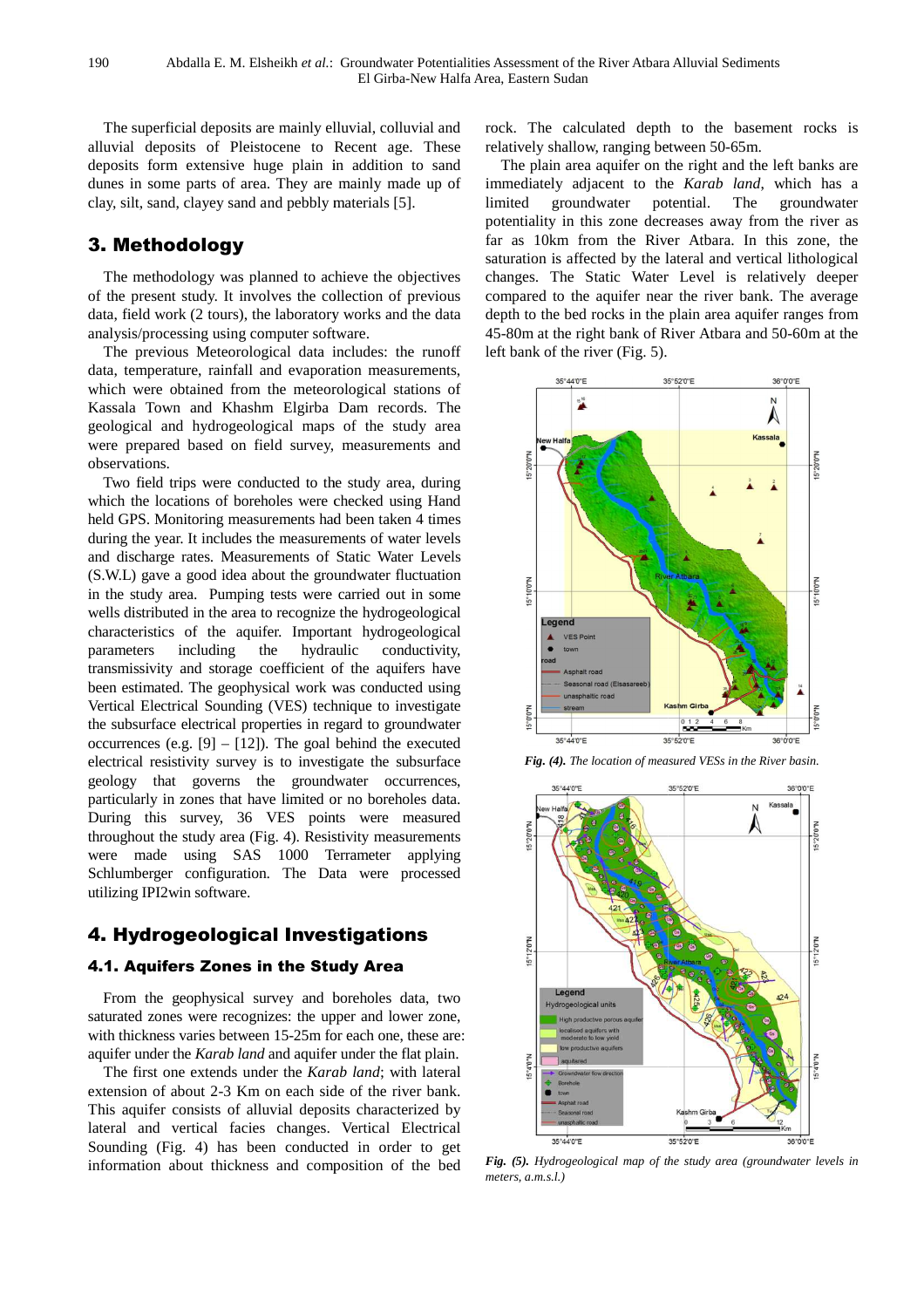#### 4.2. Aquifer Properties

*Table (1). The aquifer properties of the study area (River Atbara basin)* 

| Name of the aquifer            | Upper Atbara alluvial aquifer                                            |
|--------------------------------|--------------------------------------------------------------------------|
| Area covered by the aquifer    | $400 \text{ km}^2$                                                       |
| Thickness of the aquifer (m)   | $15 - 25$ m                                                              |
| Aquifer condition              | confined                                                                 |
| Hydraulic conductivity $(K)$   | $50 - 75$ m/day.                                                         |
| Transmissivity (T)             | $T = 1000 - 1500$ m <sup>2</sup> \day                                    |
| Specific vield                 | $0.19 - 0.23$                                                            |
| Average hydraulic gradient (I) | 0.005                                                                    |
| Static water level             | Western bank $(30 - 40 \text{ m})$<br>Eastern bank $(11 - 40 \text{ m})$ |
| Well yield                     | $10 - 50$ m <sup>3</sup> \h                                              |

Aquifer storage and recovery is the process of conveying and storing water in the subsurface during times of abundance [13]. Aquifer test analysis represents the most important means of estimating and evaluating the hydraulic parameters from the pumping test data and other tools. Based on pumping test data, the hydrogeological parameters have been calculated such as transmissivity, hydraulic conductivity and aquifer storage capacity. The aquifer parameters of the study area are presented in Table (1).

The transmissivity is the rate of flow under a unit hydraulic gradient through a cross section of unit width over the whole saturated thickness of the aquifer [14]. The transmissivity and specific yield are the most important hydraulic parameters. These parameters are always used for calculating the recharge to the aquifer and the storage quantity of water within the aquifers [15]. Commonly the aquifer types in the study area are confined; therefore, the transmissivity was calculated using Jacob method (Table 2). Based on this method, the field drawdown data of each well were plotted versus the corresponding time on a semilogarithmic paper, applying the following formula:

$$
T = 2.3 \ Q / 4 \Pi s
$$

Where:

T= Transmissivity (m<sup>2</sup>/d). Q = Discharge rate (m<sup>3</sup>/d) and  $S = Draw down per one log cycle.$ 

|  | Table (2). The measurements on the monitoring wells in the western and eastern banks of the River Atbara. |  |
|--|-----------------------------------------------------------------------------------------------------------|--|
|--|-----------------------------------------------------------------------------------------------------------|--|

| <b>Well Name</b>    | Area    | Longitude | Latitude | $S.W.L$ (m, a.m.s.l.) |                  |           |                  |
|---------------------|---------|-----------|----------|-----------------------|------------------|-----------|------------------|
|                     |         |           |          | <b>June 1990</b>      | <b>June 2010</b> | Oct. 2010 | <b>June 2011</b> |
| Srooba              | W. bank | 35.94489  | 15.0901  | 31.60                 | 32.10            | 32.19     | 32.07            |
| Alquerashi          | W. bank | 35.91566  | 15.11684 | 34.20                 | 34.00            | 34.03     | 33.97            |
| Ballaa Alhayia      | W. bank | 35.84306  | 15.17684 | 34.75                 | 34.80            | 34.79     | 34.69            |
| Khor Allaban        | W. bank | 35.84987  | 15.15689 | 39.40                 | 38.77            | 38.68     | 38.77            |
| Sarab Tawie         | E. bank | 35.92666  | 15.16273 | 31.34                 | 31.31            | 31.34     | 31.36            |
| <b>Tagoob South</b> | E. bank | 35.90470  | 15.17665 | 12.59                 | 12.54            | 11.01     | 11.50            |
| <b>Tagoob North</b> | E. bank | 35.90514  | 15.17820 | 11.00                 | 11.45            | 12.17     | 12.44            |
| Tagoob Central      | E. bank | 35.90493  | 15.17735 | 12.39                 | 12.54            | 12.00     | 12.24            |
| Elseuel             | E. bank | 35.83273  | 15.29014 | 41.33                 | 40.83            | 40.83     | 40.83            |
| Umyouy              | E. bank | 35.78878  | 15.33465 | 28.23                 | 27.50            | 27.42     | 27.43            |

The Transmissivity was calculated to be in the range between 1000 - 1500  $m^2$  day, where the average transmissivity value is  $1200 \text{ m}^2$  day.

The hydraulic conductivity (K) is the capacity of materials to transmit water. It depends on the porosity, size and shape of the pores [14]. The hydraulic conductivity was calculated using the formula:

 $K = T / h$ 

Where:

 $K = Hy$ draulic conductivity (m/day), T = Transmissivity  $(m<sup>2</sup>/d)$  and h = Aquifer thickness (m).

Appling the transmissivity values of 1000  $m^2$ /day and 1500  $\text{m}^2$ /day, the hydraulic conductivity in the study area ranges between 50 to 75 m/day, while the thickness of the aquifer is 20m in average.

The groundwater storage capacity is defined as the volume of water that can be drained by gravity or can be pumped from materials [14]. The groundwater storage capacity of the study area can be estimated by the following equation:

$$
S = A d S y \%
$$

Where:

 $S =$  groundwater storage capacity,  $A =$  surface area of the aquifer (m<sup>2</sup>), d = average saturated thickness and Sy = specific yield.

Then the calculations of the storage capacity (S) for the aquifers in the western and eastern banks are:

S (western bank) =  $150 \times 10^6 \times 15 \times 0.2 = 450$  M m<sup>3</sup>

S (eastern bank) =  $250 \times 10^6 \times 20 \times 0.2 = 1000$  M m<sup>3</sup>

According to the above calculations, the estimated groundwater storage capacity in the study area was found to be 1450 Million cubic meters.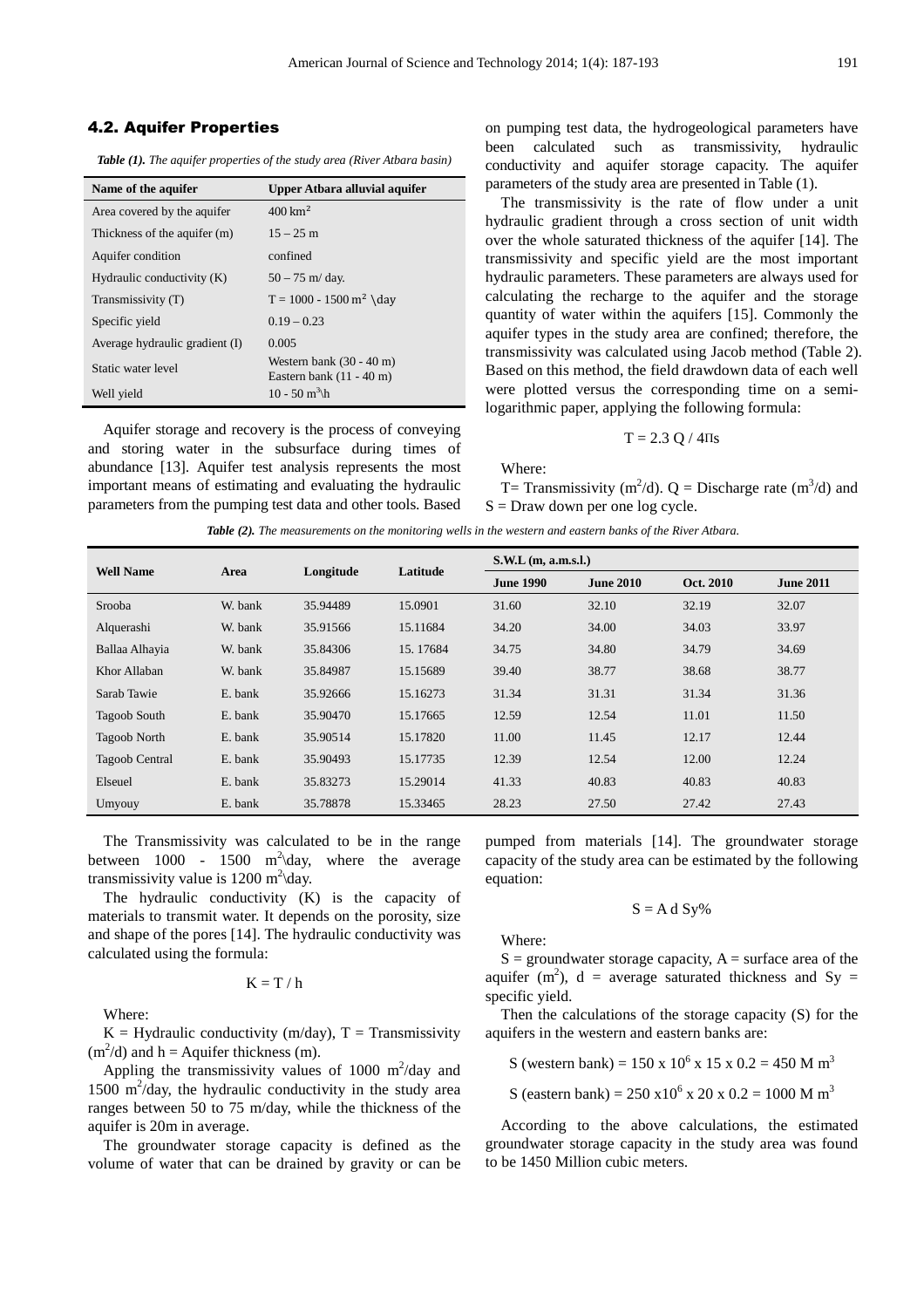### 4.3. Groundwater Level Fluctuations

The natural groundwater balance is overturned into an unbalance where the input to water table is comparatively much more than the natural groundwater flow [16]. The depth to water table depends on the topography of the area, geological conditions and hydraulic gradient. From the monitoring data, the depth to water level in the deep boreholes that reach the bed rocks in the study area does not show great variations. It ranges between 30 - 40m in the western bank; and between 11 – 40m in the eastern bank of the River Atbara, with noticeable rise near to the river (Table 2).

The water levels fluctuate primarily in response to variations in recharge and discharge rates. These fluctuations are reflected in the water level changes in monitoring wells. Four monitoring wells were selected in the western bank in the study area and six wells in the eastern bank to study the groundwater fluctuations (Table 2). The measurements show that there is no fluctuation in the water level between the wet and dry seasons (Fig. 6), with the exception of some wells situated in the eastern bank of the river (Fig. 7).



*Fig. (6). Static water level fluctuations in selected boreholes on the western bank.* 



*Fig. (7). Static water level fluctuations in selected boreholes on the eastern bank.* 

The groundwater flows in the same direction as the surface water of the River Atbara and its tributaries flow (Fig. 8). The general direction of groundwater flow is towards the NW with calculated average hydraulic gradient of 0.005. The water level contour map indicates that the River Atbara and its tributaries represent the main source of recharge to the aquifers on both sides of the River.



*Fig. (8). Groundwater levels contour map in meters a.m.s.l. (October 2010)* 

# 5. Conclusion

The study area lies in Kassala State, eastern Sudan. The population in the study area is concentrated at the western bank of the River Atbara where the New Halfa Agricultural Scheme is located with a very small numbers living at the eastern bank of River. The area is characterized by arid climate with annual average rainfall around 230mm and the climate with annual average rainfall around 230mm and the annual average evaporation is around 185mm.

The main geological units in the River Atbara watershed are: Precambrian basement complex, Triassic to Cretaceous Sandstone, Tertiary basalt and Pleistocene to Recent alluvial sediments. The basement rocks generally crop out in the form of scattered hills. It is overlain by thin layers of the Cretaceous Sandstone of the Gadaref Formation which is sometimes locally injected by Tertiary basalts. Miocene to Pliocene age sediments (*Karab* ) occur on the top of the succession representing the lands of River Atbara Basin. The Quaternary clays cover the plains away from the river.

The River Atbara alluvial aquifer is extended under the Karab land to about 2-3 Km on each side of the river banks. It consists of alluvial deposits with lateral and vertical facies changes. The depth to basement rocks ranges between 50-65m below the ground surface. The Transmissivity values range between  $1000 - 1500$  m<sup>2</sup>\day. The groundwater storage capacity in the study area was estimated to be 1450 Million cubic meters. The depth to water level does not show great variations among the seasons; it ranges between 30 - 40m in the western bank and between  $11 - 40m$  in the eastern bank. The outcome of the present study indicates that there are no significant